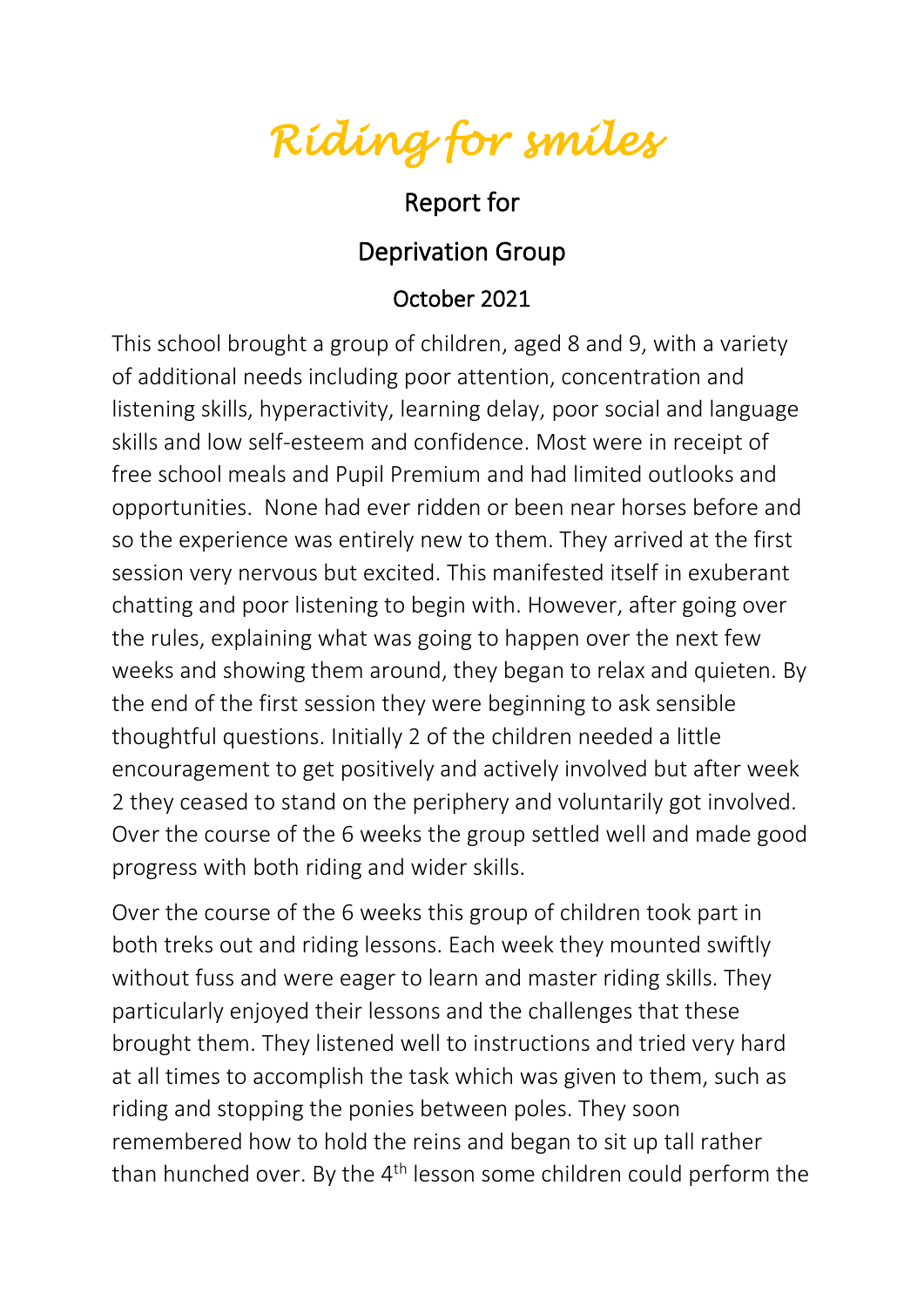rising trot and were sitting in a good position. Throughout their ride, on both lessons and hacks, the children always chatted away to their pony leaders about riding, horses and general topics. Some children liked to have the same leader each week who they were familiar with and who they could continue discussing a topic. By engaging in conversation they were able to build their knowledge and practise their language skills. This was important for those children who had poor listening skills or those who were shy and reserved. By reiterating the instruction, and discussing it with the child, the leaders were able to keep the child focussed and engaged on the task in hand during lessons. Out on hacks, in a more relaxed environment, the children were able to talk about points of interest and learn new things in a non- threatening way. Some children asked especially thoughtful questions over the period of 6 weeks.

On the yard the group took part in a variety of activities, including grooming, leading a pony, cleaning a stable and poo collecting. With adult support they shared the equipment well and worked together as a team to complete a job. This group especially enjoyed leading a pony. They not only listened well to instructions and followed them carefully but they were able to support each other and pay each other compliments on their achievements. When grooming a pony they were able to take turns with the different brushes and show each other positively how to best perform a task. This group remembered the facts which were given to them each week and often verbally reminded each other of them each week. This was especially true with the rules. They were eager to please and wanted adult recognition for their good behaviour and achievements. At all times these pupils rose to the occasion and therefore gained maximum benefits from their time with us. They had learned new skills and increased their knowledge, developed their social and language skills and increased their confidence and self-esteem. They were all sad to